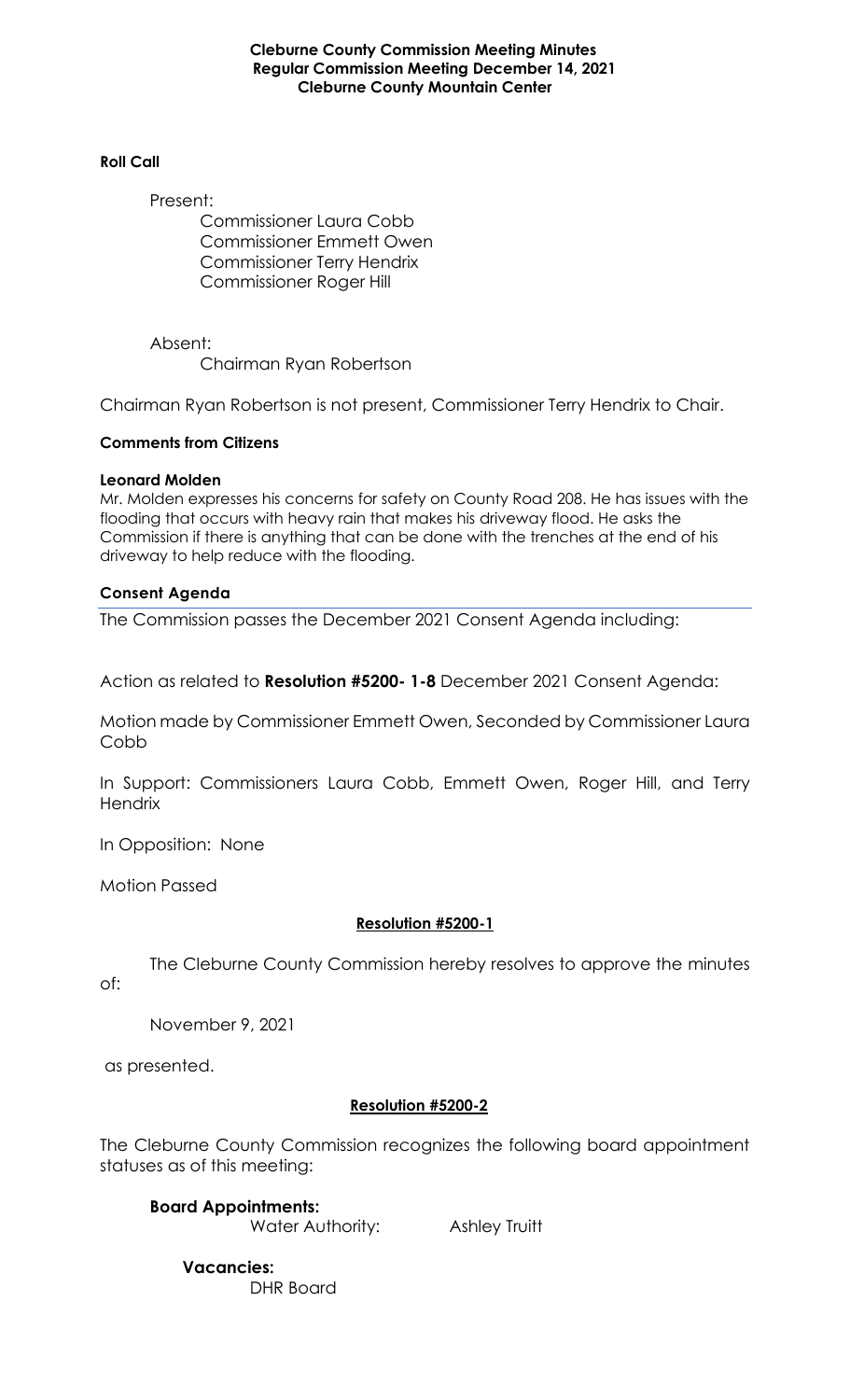### **Resolution #5200-3**

Whereas, Cleburne, Alabama (the "County") has received American Rescue Plan Act fiscal recovery funds ("ARPA funds") and is charged with ensuring that such funds are expended in accordance with state and federal law; and

Whereas, payment of the cost of payroll and covered benefits for employees to the extent the employee's time is spent on activities directly related to the administration of ARPA funds or ARPA funded projects (collectively, "the administration of ARPA funds") is an eligible use of ARPA funds; and

Whereas, the Cleburne County Commission (the "Commission") has determined that appropriating ARPA funds for the cost of payroll and covered benefits for employees while engaging in activities directly related to the administration of ARPA funds is a necessary, eligible, and reasonable use of these funds.

NOW, THEREFORE, BE IT RESOLVED BY THE COMMISSION as follows:

1) The County shall use ARPA funds to cover the costs of payroll and covered benefits of employees, to the extent the employee's time is spent on activities directly related to the administration of ARPA funds in accordance with the implementation policies and procedures set forth in Exhibit A to this Resolution, the provisions of which are fully adopted and incorporated herein by reference.

2) The County Administrator, Lisa Copeland, is hereby authorized to expend ARPA funds in accordance with the provisions of this Resolution for any and all costs of payroll and covered benefits of employees to the extent the employee's time was spent on activities directly related to the administration of ARPA funds for any pay period beginning on or after March 3, 2021, and ending on or before December 31, 2024.

3) Expenditure of these funds, as authorized by this Resolution, shall be contingent on the continued appropriation and availability of ARPA funds for this purpose and in no event shall be used for any time prior to March 3, 2021, or any pay period ending after December 31, 2024.

## **Resolution #5200-4**

Whereas, Cleburne, Alabama (the "County") has received American Rescue Plan Act fiscal recovery funds ("ARPA funds") and is charged with ensuring that such funds are administered in accordance with state and federal law; and

Whereas, federal requirements governing the management and administration of ARPA funds require the designation of an individual responsible for the administration of ARPA funded projects (hereafter, "Program Director"); and

Whereas, the Cleburne County Commission (the "Commission") has determined that it would be appropriate to designate a County employee as the Program Director for projects funded with ARPA Funds.

NOW, THEREFORE, BE IT RESOLVED BY THE COMMISSION as follows:

- 1) The County hereby appoints Lisa Copeland, County Administrator to act as the Program Director for the administration of ARPA funded projects authorized by resolution of the Commission and in accordance with the policies and procedures for project administration adopted by the Commission.
- 2) The County Administrator shall serve as the Program Director for all ARPA funded projects unless another individual is later designated by the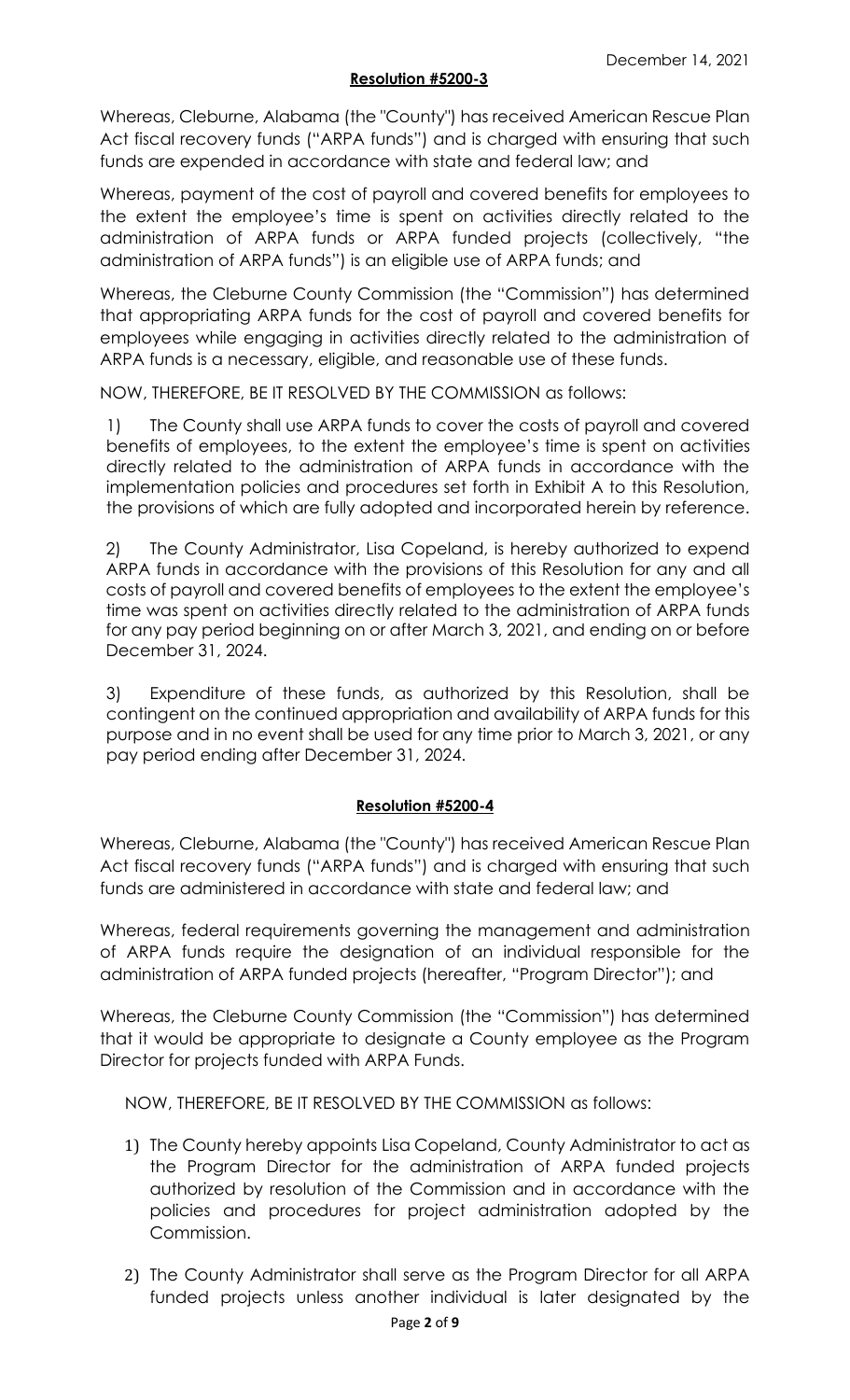# **Resolution #5200-5**

Whereas**,** Section 40-16-50(b), Code of Alabama 1975, authorizes two or more counties in the state to enter into agreements for the joint bidding and purchase of items required to be bid under Alabama's competitive bid law (§§ 41-16-50 *et seq.*, Code of Alabama 1975); and

Whereas**,** the Association of County Commissions of Alabama (the "Association") has agreed to administer a joint bidding program pursuant to § 40-16-50(b) for counties participating in the Association's Investing in Alabama Counties ("IAC") program for the joint bidding of certain equipment, materials, and supplies required to be competitively bid under Alabama's competitive bid law (the "IAC joint bidding program" or "program"); and

Whereas, pursuant to § 41-16-50, each county participating in the IAC program that desires to participate in the IAC joint bidding program is required to adopt a similar resolution, signifying its desire to participate and its agreement to the terms and conditions of participation; and

Whereas, the Cleburne County Commission (the "Commission") desires to join and participate in the IAC joint bidding program and understands and agrees to the procedures as set out below:

1) That the Association, a non-profit organization devoted to providing support and services to its membership of the counties in Alabama, shall provide administrative services to the program, and in this regard, shall:

• oversee the development of written specifications for each item to be bid,

• provide notice by mail or as otherwise authorized by Alabama's competitive bid law to respective bidders for each item to be jointly bid as required by law,

• open bids pursuant to bid specifications at its office at 2 North Jackson Street in Montgomery, Alabama, and

• provide other services as necessary excluding the awarding of the contracts.

2) That to participate in the program, the Commission shall forward to the Association the names and addresses of each person or company who has submitted a written request to be included in solicitations of bids for a particular item (its "vendor list"), and that following receipt of said vendor lists, the Association shall mail, or as otherwise authorized by Alabama's competitive bid law, appropriate bid specifications to each applicable person or company if that particular item is being bid, as provided in § 41-16-54.

3) That in compliance with § 41-16-54, the Commission shall not be eligible to purchase an item under a contract awarded through the program unless it has provided the Association with its vendor list for that item, if such a list is held by the County.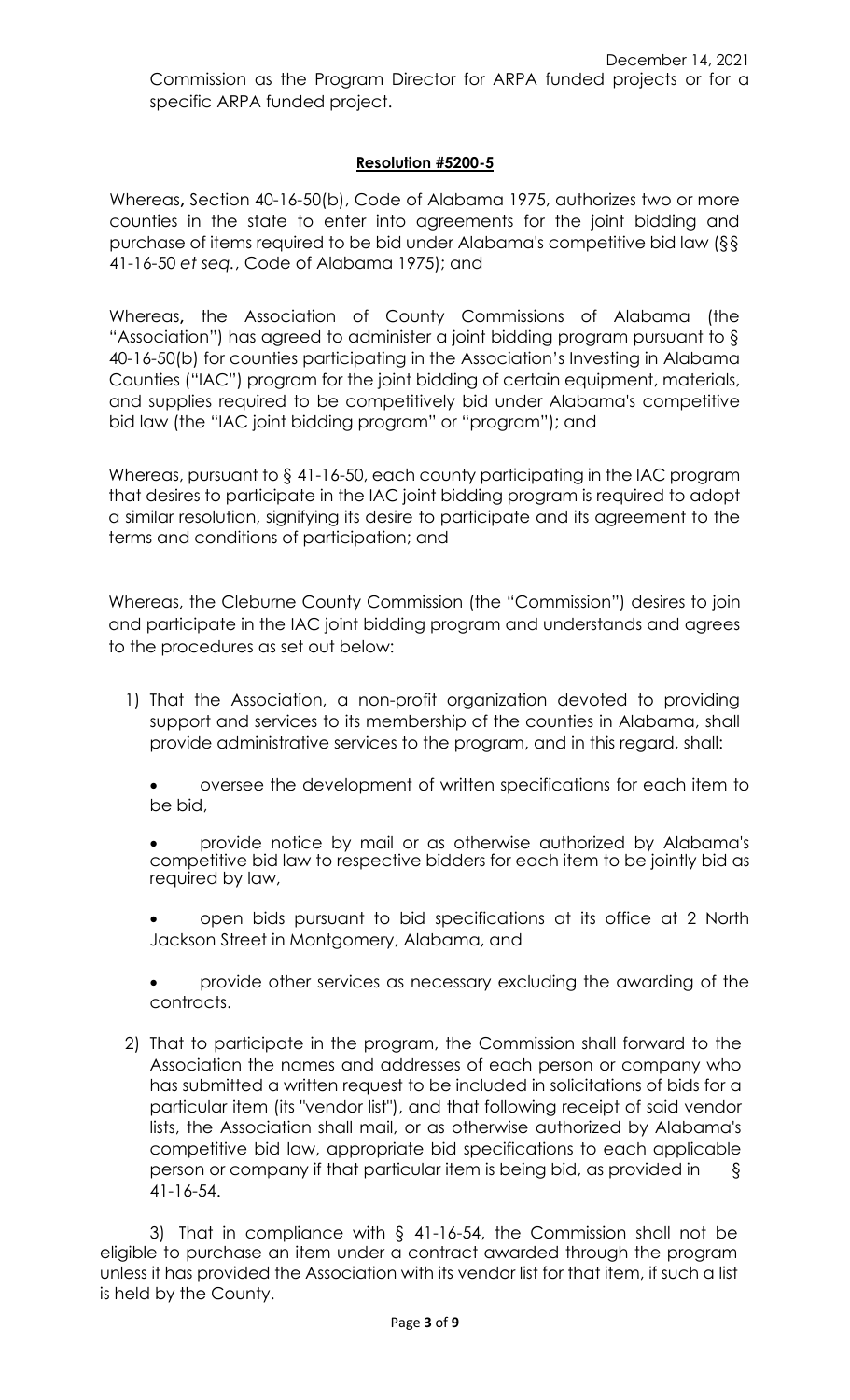4) That the Association will provide the Commission notice of each solicitation for bid and in compliance with § 41-16-54, the Commission shall post said notice on a bulletin board in the County's purchasing office.

5) That in compliance with *§* 41-16-54, the Commission agrees that it shall not be eligible to purchase an item under a contract awarded through the program unless it has posted such notice.

6) That following the opening of bids, a pre-designated county commission will serve as awarding authority for the IAC joint bidding program and shall determine the lowest responsible bidder and award any contract bid through the program at a regular meeting of the designated county commission as announced at the opening of bids.

7) That the Association shall not serve as the awarding authority for any item bid through the program.

8) That participation in the program is strictly voluntary, and that, subject to the conditions set out in paragraphs 2, 3, 4, and 5, once a contract has been awarded for a particular item bid through the program, the Commission may purchase that item during the contract period under the terms of and at the price established under the contract, but shall not be required to purchase any particular item under the contract awarded through the program.

9) That if the Commission decides to purchase an item other than through the program, it must separately bid that item if such bidding is required by Alabama's competitive bid law.

10) That following the award of a contract under the program, purchases of items through the program by the Commission shall be made directly from the successful bidder by the County pursuant to its own purchasing policy, and that there shall be no joint purchasing agent representing the program or any counties participating in the program.

11) That the Commission shall remain a member of the program so long as it desires and agrees to participate in this joint bidding agreement under its terms and conditions, and that the Commission shall give at least thirty (30) days' notice in writing to the Association of its intent to terminate its participation in the program and the date on which its participation will terminate.

12) That following the termination of the Commission's participation in the program, the Commission shall be removed from the program and from any correspondence or advertisement regarding the program or any item to be bid under its terms and conditions.

13) That following its termination from the program, the Commission shall not be eligible to make purchases under the terms and at the cost of the contract award for a particular item, and will be required to bid each item on its own under the requirements of Alabama's competitive bid law.

14) That this resolution, once adopted by the Commission, shall serve as its agreement and contract with all other counties participating in the program for the joint bidding of certain items required to be bid under Alabama's competitive bid law.

15) That prior to soliciting any bids for items to be jointly bid under the program, the Association shall forward a list of all participating counties to the Office of Examiners of Public Accounts.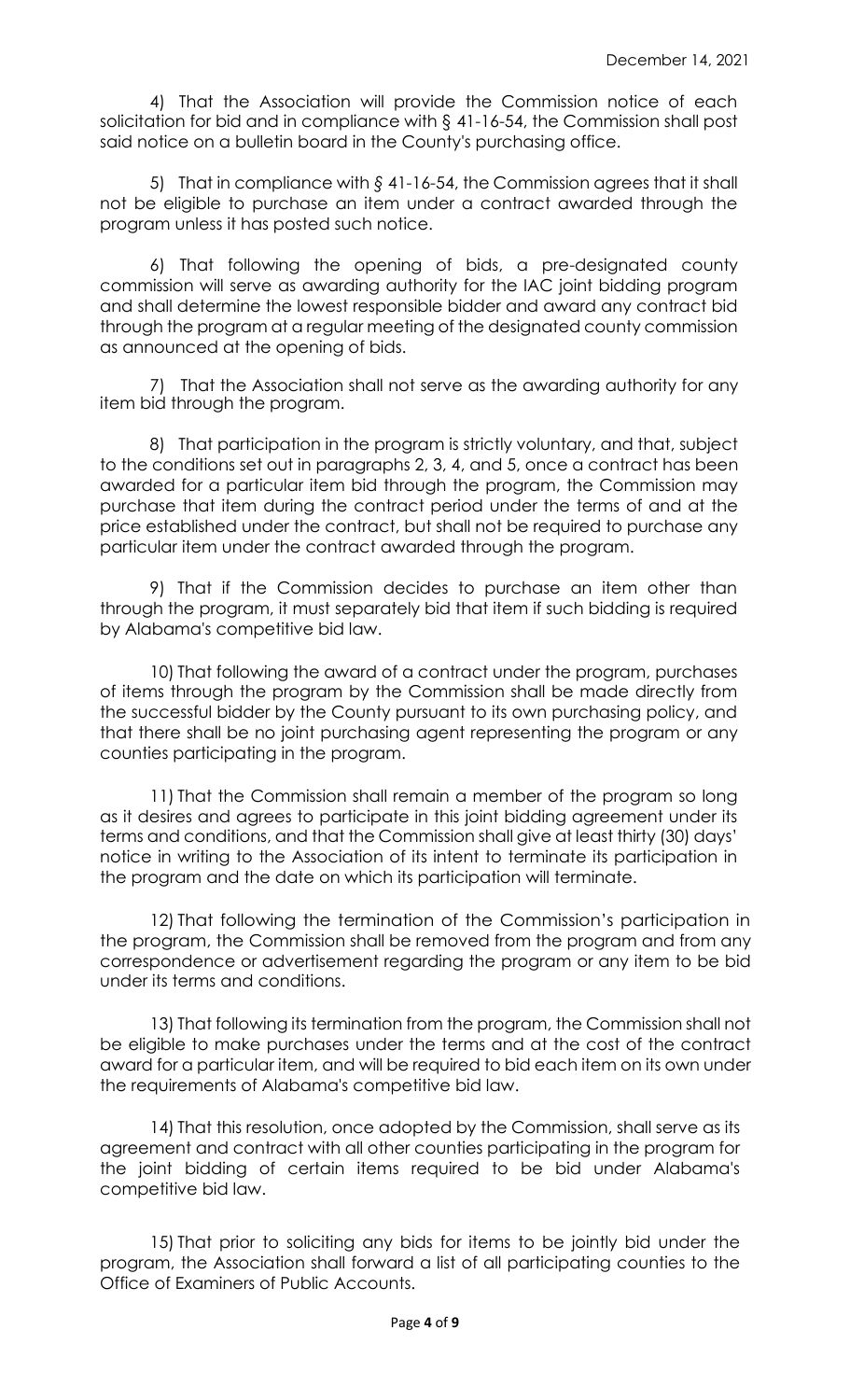16) That for a county to purchase an item through the program, it must have joined the program by adopting this resolution prior to the solicitation of bids for that item, but that once the county has joined the program, it shall remain a member, and subject to the conditions set out in paragraphs 2, 3, 4, and *5* above, shall be eligible for the purchase of all items thereafter bid under the program until and unless it terminates its participation as set out in paragraphs 11, 12, and 13 above.

BE IT RESOLVED BY THE COMMISSION that it agrees to all terms and conditions of the IAC joint bidding program as set out above, and desires to participate in said program.

BE IT FURTHER RESOLVED that it is the intent of the Commission by adoption of this resolution to enter into a joint bidding agreement with all other counties participating in the IAC joint bidding program.

BE IT FURTHER RESOLVED that a copy of this resolution be immediately forwarded to the Association with a request that the Cleburne County Commission be included in the IAC joint bidding program for all items bid through the program until and unless notified of the County's desire to terminate its participation under the procedures set out in paragraphs 11, 12, and 13 above.

### **Resolution #5200-6**

Whereas, there is no running water for the new Convenience Center in District 3; and

Whereas, Cleburne County Water Authority agrees to purchase materials and install a new water service to the location; and

Whereas, the materials purchased will be approximately \$7,500; and

Therefore, the Commission hereby agrees to spend up to \$7,500 for the water line installation.

## **Resolution #5200-7**

Whereas, having received notification from the State of Alabama Alcoholic Beverage Control Board of an Alcohol License being requested (Confirmation number 2021112213711072) located at Cheaha Country Store 3412 US Highway 431, Heflin, AL 36264; and

Whereas, the application received from the Board appears in order;

Therefore, the Cleburne County Commission approves an alcohol license for the said location.

### **Resolution #5200-8**

Whereas, the County is on a three- year rotation in regard to motor graders; and

Whereas, the motor graders that it currently owns are approaching that time limit; and

Whereas, the price of new motor graders is lower at the end of this calendar year; and

Whereas, the County Engineer has asked permission to order new motor graders to replace the used motor graders that are currently owned; and

Whereas, it will be least June 2022 before the motor graders will be available with an order this year; and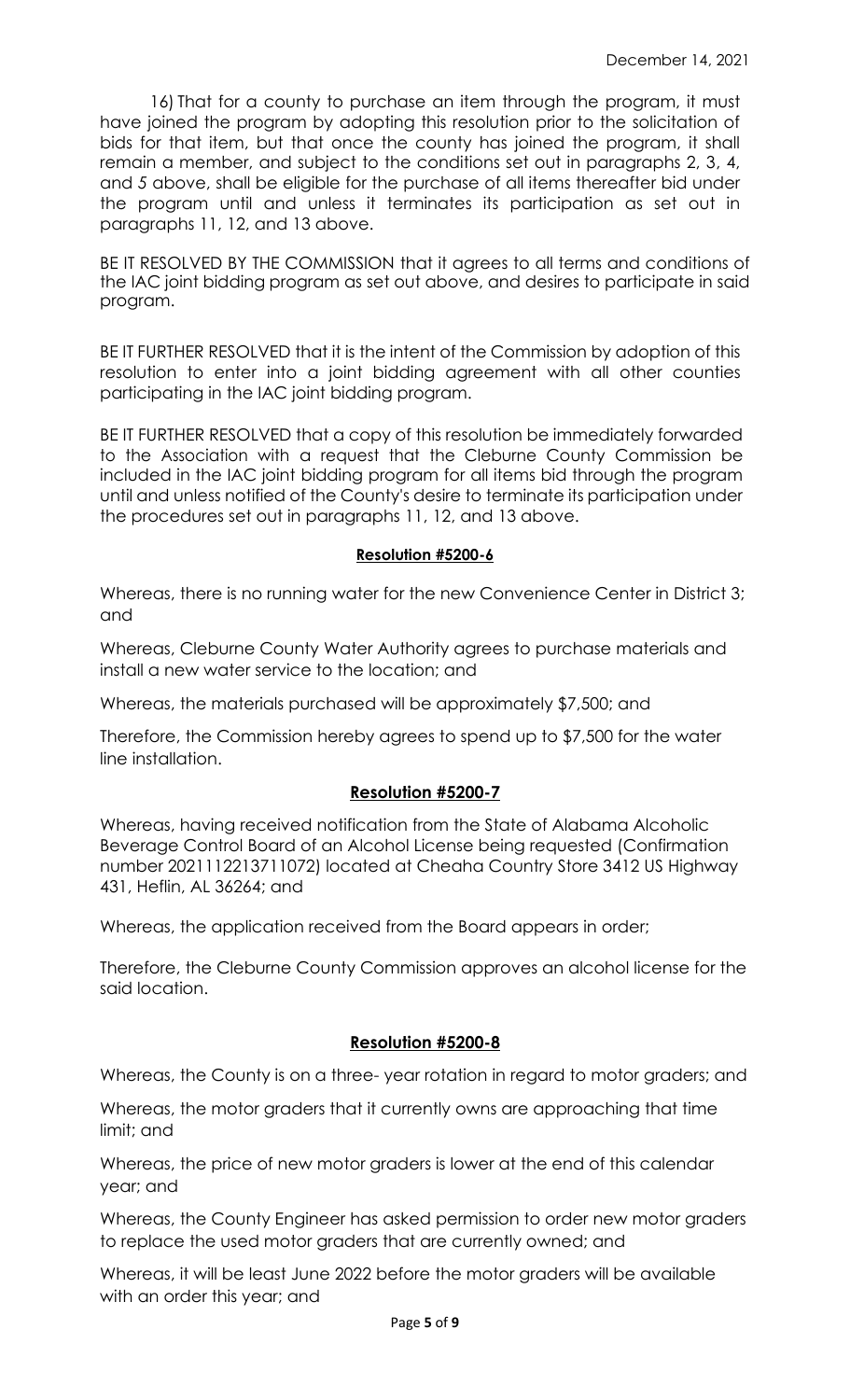December 14, 2021 Therefore, the Cleburne County Commission approves the order of the new motor graders.

## **New Business:**

# **A. Water Authority Projects for ARPA funding**

Action as related to **Resolution #5201** Water Authority Projects for ARPA funding

Motion made by Commissioner Laura Cobb, Seconded by Commissioner Emmett Owen

In Support: Commissioners Laura Cobb, Emmett Owen, Roger Hill, and Terry **Hendrix** 

In Opposition: None

Motion Passed

## **Resolution #5201**

Whereas, the County Commission has received American Rescue Plan Act (ARPA) funding; and

Whereas, the County has been advised that drinking water projects are among the acceptable expenditures of the funds; and

Whereas, Cleburne County Water Authority has provided a list of priorities that best suit the needs for drinking water in the County; and

Whereas, all projects must be approved by the Investing in Alabama Counties (IAC) program through the Association of County Commissions of Alabama (ACCA).

Now therefore, be it resolved that the Cleburne County Commission agrees to apply for approval from the IAC for projects not to exceed \$700,000.

## **B. Pay Study**

Action as related to **Resolution #5202** Pay Study

Motion to table made by Commissioner Emmett Owen, Seconded by Commissioner Laura Cobb

In Support: Commissioners Laura Cobb, Emmett Owen, Roger Hill, and Terry **Hendrix** 

In Opposition: None

Motion Tabled

*Commissioner Owen motions to table until there is a further look into the COVID relief money.*

## **Resolution #5202**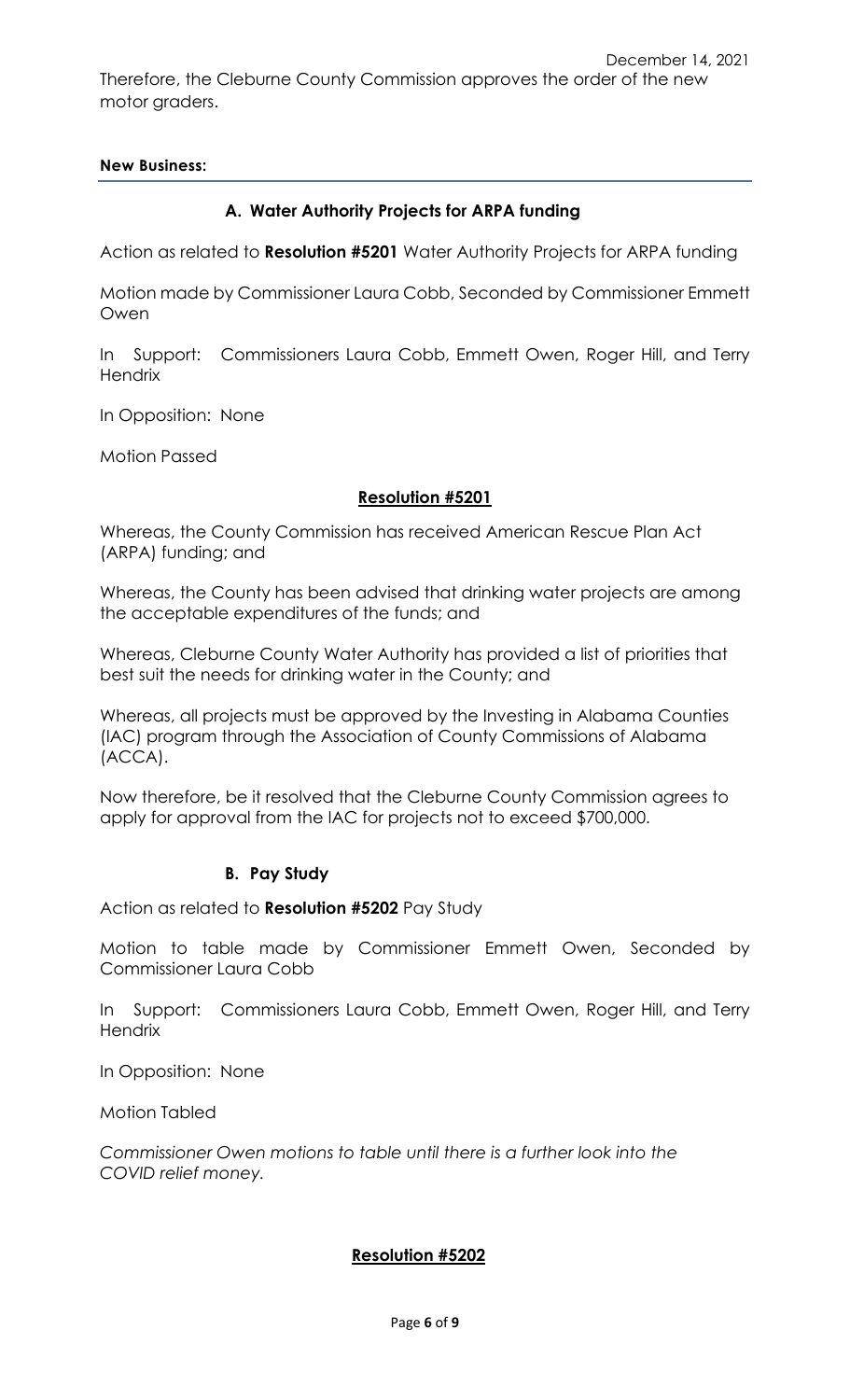Whereas, the Commission has been presented the pay study plan options through Condrey & Associates; and

Whereas, the Commission has thoroughly reviewed and considered the options presented; and

Whereas, the Commission has determined that the need for a pay increase has been exhibited by the pay study findings: and

Whereas, the Commission has determined that Plan C is currently the only feasible option; and

Whereas, due to budgetary constraints, the Commission directs that each departments' current budget be used to cover the balance of the first-year cost of Plan C, beginning in January of 2022, and each department will be required to freeze their budgets at the same level in Fiscal Year 2023; and

Whereas, the department heads will each be required to sign an agreement regarding said requirements; and

Whereas, the salary increase will take effect in the pay period from January 13, 2022- January 26, 2022, with a pay date of February 2, 2022, which is the first full pay period of January 2022.

Now Therefore, be it resolved that the Cleburne County Commission hereby chooses to proceed with Plan C of the pay study, as set forth above.

# **C. Support of First Responders**

Action as related to **Resolution #5203** Support of First Responders

Motion made by Commissioner Roger Hill, Seconded by Commissioner Laura Cobb

In Support: Commissioners Emmett Owen, Laura Cobb, Roger Hill, and Terry **Hendrix** 

In Opposition:

Motion Passed

## **Resolution #5203**

WHEREAS, Cleburne County fully supports the efforts of the State Legislature to elevate the status of all Public Safety Telecommunicators to First Responders in a move that will likely outpace a similar effort on the national level; and

WHEREAS, Public Safety Telecommunications Officers play a critical role in public safety, homeland security, and emergency response alongside Police Officers, Firefighters, and Emergency Medical Services; and

WHEREAS, Public Safety Telecommunicators require specialized training and skills to gather vital information and make split-second decisions to form the foundation of an effective emergency response, prevent the worsening of a situation, provide situational awareness to other responders, and/or provide lifesaving direction; and

WHEREAS, Public Safety Telecommunicators work in a uniquely stressful environment communicating with people in great distress, harm, fear or injury; and that environment can have an adverse emotional and physical impact;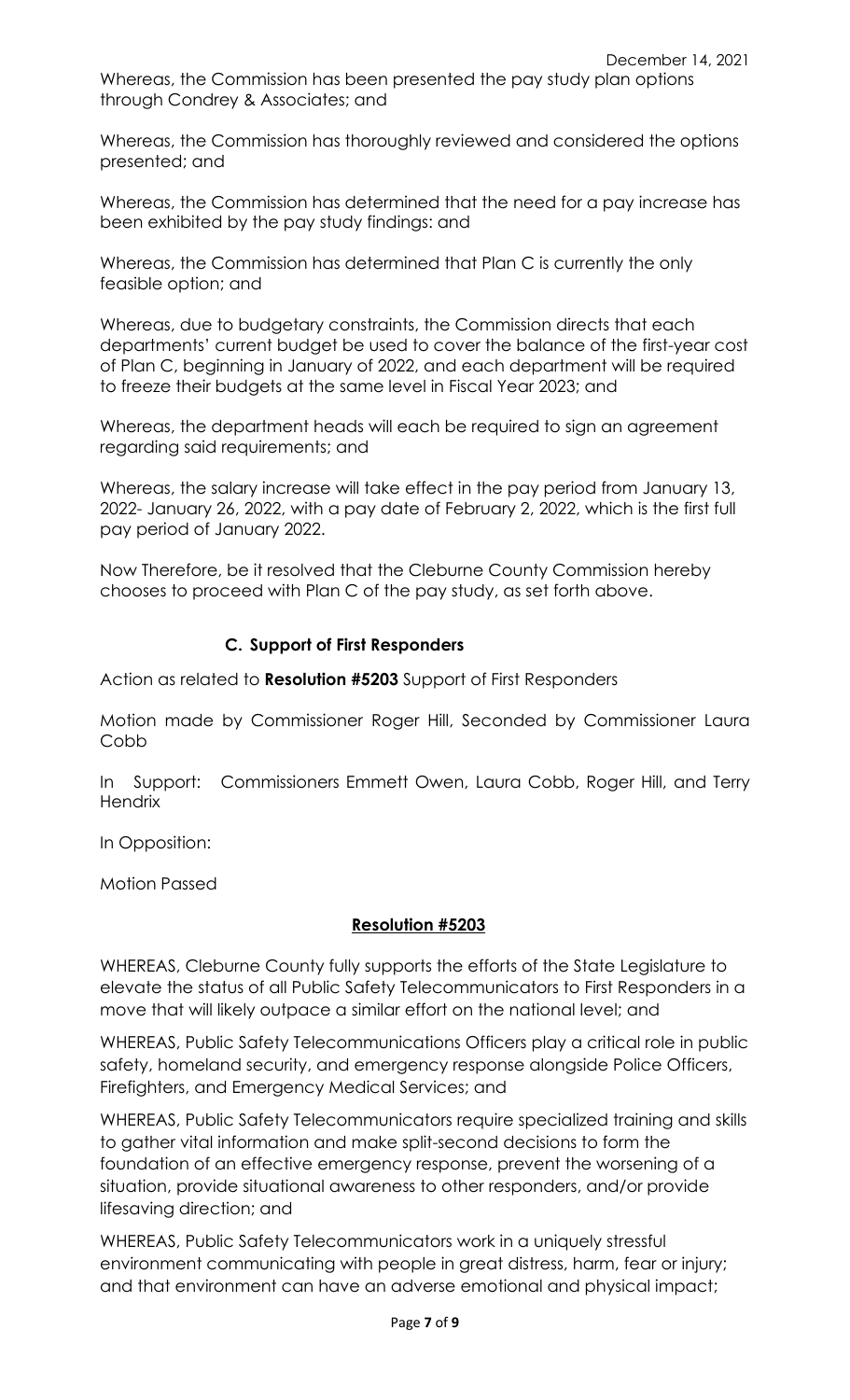acknowledging that PTSD and vicarious trauma are real issues in the 911/telecommunicator profession; and

WHEREAS, Public Safety Telecommunicators hold strong the "thin gold line" providing selfless compassionate care to all during good times and bad; and

WHEREAS, Cleburne County holds all these things to be true.

NOW, THEREFORE, BE IT RESOLVED BY THE CLEBURNE COUNTY COMMISSION, that Cleburne County recognizes that Public Safety Telecommunications Officers are far more than clerical and supports the national movement to reclassify telecommunicators as first responders and accurately recognize the scope of the work they do. Additionally, the Cleburne County Commission supports the 911 Saves Act to properly classify the profession of 911/Public Safety Telecommunicators.

# **D. Ventilation Projects for ARPA funding**

Action as related to **Resolution #5204** Ventilation Projects for ARPA funding

Motion to table made by Commissioner Emmett Owen, Seconded by Commissioner Laura Cobb

In Support: Commissioners Emmett Owen, Roger Hill, Laura Cobb, and Terry **Hendrix** 

In Opposition:

Motion Tabled

*Commissioner Owen would like to wait until a further assessment is completed*

### **Resolution #5204**

Whereas, the County Commission has received American Rescue Plan Act (ARPA) funding; and

Whereas, the County has been advised that ventilation projects are among the acceptable expenditures of the funds; and

Whereas, the Cleburne County Commission recognizes the value of such projects in County owned buildings; and

Whereas, all projects must be approved by the Investing in Alabama Counties (IAC) program through the Association of County Commissions of Alabama (ACCA).

Now therefore, be it resolved that the Cleburne County Commission agrees to request the IAC contractors perform inspections of all County-owned buildings for potential ventilation projects needed, to be requested at a later date.

## **Reports from staff:**

- *A.* County Administrator Lisa Copeland has no updates*.*
- *B.* County Engineer Lee Estes has no updates
- *C.* County Attorney Jason Odom has no updates.

### **Old Business:**